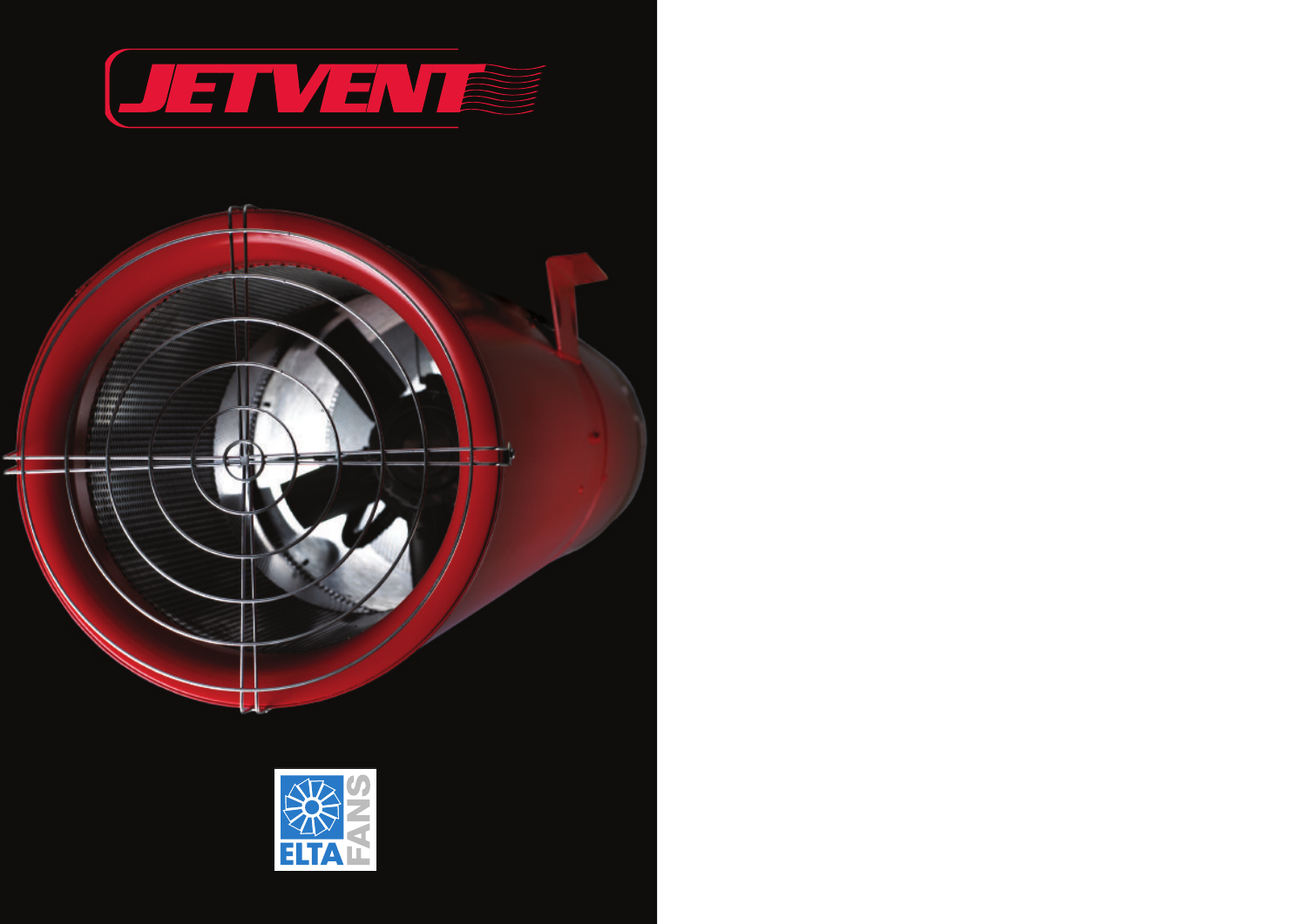#### **Rigorous Testing**

As you would expect with an Elta Fans products, is independently tested to meet the exacting standards of EN 12101 – 03:2002 providing a quality product that operates in fire/smoke conditions.

#### **Robust Design**

Hot dipped Galvanised finish with a 4mm thick fan casing provide a robust construction, resistant to potential corrosion. The prevention of debris entering the fan causing potential damage is facilitated by the zinc plated guard, which is detachable for ease of maintenance. Within the unit, high quality galvanised sheet perforations enhance corrosion resistance.

Stainless steel construction of the Deflector enables air to be guided, whilst combating corrosion at the same time. Since they are detachable, it also provides ease of maintenance and replacement if damaged.

#### **Impellers**

Adjustable pitch aerofoil section impellers provide a long lasting robust construction for ambient and high temperature applications.

#### **Protection**

A minimum protection to IP65 on fan electrics enables fan maintenance and ease of cleaning by means of pressure washing components.

An external pad lockable Isolator switch to IP56 standard i s mounted to the outside of the casing.





## **A clever combination of excellent performance and safety by design**

Ventilation in applications such as fully enclosed car parks, vehicle bays and metro stations provide an exchange process of air, by bringing fresh air in, thoroughly mixing the air, then extracting harmful pollutants, namely carbon monoxide, nitrus oxides, fumes from vehicle fluids, oil and other fuels.

Of equal importance is the need for ventilation in the event of a fire itself, safeguarding lives by providing smoke clearance for occupants to escape, and enabling access for fire fighters to control fire risk.

**JETVENT** has two sizes, 315mm and 400mm diameter and 11 model variants, **JETVENT** satisfying the majority of customer requirements. By providing Uni-Directional or Truly reversible airflow, **OFT VENT** offers flexibility to specific customer requirements.

For us, the challenge is always to bring product beyond market expectations. That is why Elta measure our work not only in terms of technical performance, but also in fulfilling customer specific needs. It is this fine balance between unrivalled technology and customer application that the best of our solutions are to be found.

**IETVENT** is no exception to this rule, all designed around safeguarding occupants, while removing pollutants with the simplest of functionality.

By adding momentum to the air,  $\sqrt{I - I}$  thrusts air towards desired extract points to ensure stagnant fumes and smoke do not settle. This principal eliminates the requirement for ductwork and ancilliary equipment within applications, as the  $\sqrt{F\mathbf{V}}\mathbf{E}\mathbf{V}$  effectively transfers the polluted air. By eliminating ductwork from an enclosed car park, system resistance is greatly reduced, which means lower pressure drops required by the extract fans, lower power consumption and running cost savings.



With two sizes, 315mm and 400mm diameter and 11 model variants,  $\sqrt{I - I}$   $\sqrt{I - I}$  satisfies the majority of customer requirements.

> **DETVENT** provides added security improvements, whereby no ducting ensures there is a lack of CCTV obstruction.

Using the principal of providing impetus to the airflow, **JETVENT** thrusts air in the direction of designated extract positions, thereby ensuring smoke and other harmful pollutants do not gather and accumulate in dead areas by constant flow and air movement. A sequence of fans, mounted directly beneath the ceiling, enables air from the inlet opening, to the extract fans, to remove smoke and fumes efficiently.





Each  $\sqrt{EIVEN}$  comes complete with a 12 month warranty.

# **Its Principal**

Elta can pinpoint, analyse and make design changes and improvements without the expense of conventional prototyping.

By using market leading solid modelling packages, Elta ensures the model will drive both profiling and forming tools, without the need for traditional Two-dimensional drawings. In this way, product quality, through better tolerances, presents Elta and its customers alike with strong visual imagery to develop practical and aesthetic decisions.

By matching our research, development and technical capabilities with market requirements, Elta's collaboration with its customers provides the optimal product development solutions.





# **Features & Benefits**

#### **Range**

#### **No Ductwork Requirement**

#### **Lower Maintenance**

With no ductwork system this results in lower maintenance and installation costs, as there is no ducting for fire to travel through, become blocked, damaged or subject to leakage.

#### **Improved Sound Characteristics**

Without the requirement for ducting, Elta Fans are more efficient, operating at slower running speeds, which reduce noise levels.

#### **Optimal Use of Space**

Potential space saving available by increasing head room area, and a safer, lighter environment without the need for ductwork

#### **Better Car Park Security**

#### **Streamline Appearance**

With no flanging required for silencer fixing, this provides a streamline design for Inlet and Outlet podded Silencers, aesthetically pleasing, easy to clean and improved air performance. The integral BellMouth Inlet has a streamlined appearance for improved performance and sound.

#### **Warranty**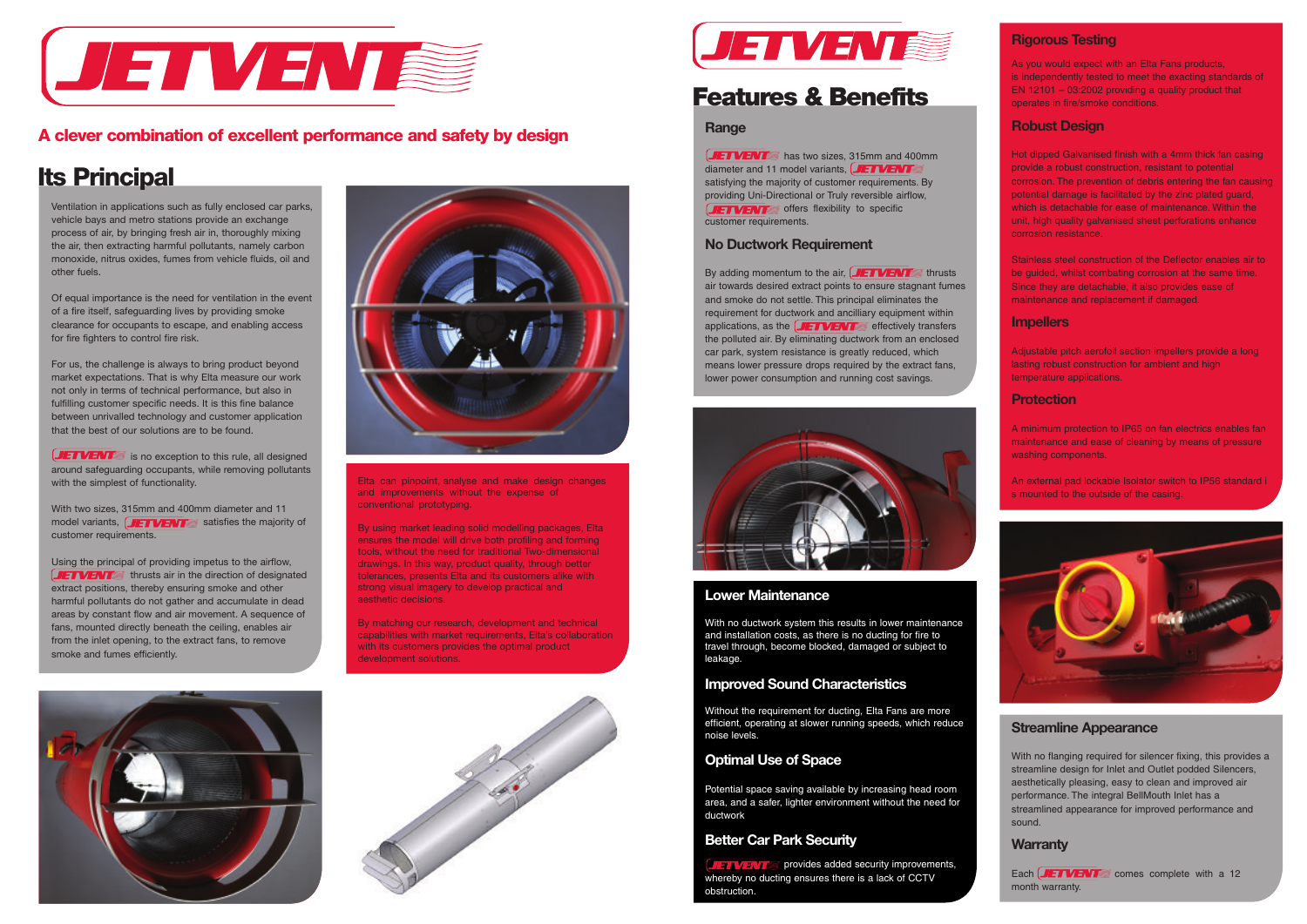# **Specification**

#### **General**

The  $\sqrt{E\text{TV}}$  car park extract range shall comprise 315mm and 400mm diameter sizes, Unidirectional or Truly Reversible airflow, two speed or single speed motors with ambient or high temperature smoke conditions to European Standard EN12101–03:2002

#### **Fan Casings**

The fan casing and integral mounting feet for mounting the unit to the car park ceiling shall provide a long lasting robust construction. All parts shall be manufactured from 4 mm heavy gauge mild sheet steel, roll formed and welded, then hot dipped galvanised to BS 729 after fabrication.

#### **Impeller Assemblies**

Adjustable pitch aerofoil impellers shall be provided woth blades made from high quality pressure die cast aluminium (LMG) or GRP both natural finish. Impellers shall be factory set at an angle to provide specific performance of thrust and volume flow rate. Hubs shall be made from die cast aluminium alloy (LM24). High temperature impellers will have their blades positively locked for pinning, for added security, for operation in smoke mode.

Assembled impellers are to be dynamically balanced to Grade 6.3.

#### **Motors**

All  $\sqrt{I + I}$  **VEN** anits shall be hot dipped galvanised as standard finish. Units can be powder coated in any standard RAL colour as required. (at a cost)

Motors are to be totally enclosed air stream cooled metric frame to IP55 standard.

They are suitable for Class F or Class H insulation for normal continuous duty or smoke conditions once only at 300°C for 2 hours.

All  $\sqrt{I}$   $\sqrt{I}$   $\sqrt{I}$  units are tested at elevated temperatures in accordance with the requirements of the European standard EN12101 – 03:2002.



Motors shall be either Single speed or Two Speed. Two Speed motors have a Dahlander winding with direct starting on both speeds.

Motors shall have flying leads connected to an external padlockable Isolator switch to IP65 Standard.



#### **Silencers**

As Inlet and Outlet silencer shall be mounted either side of the fan housing, with integral bellmouth to provide reduced sound level and optimal performance. Silencers are constructed from 1.5mm pre-galvanised perforated sheet steel, lapped and riveted, containing a pre-galvanised perforated sheet. Silencers shall sleeve onto the fan casing where they are secured, to provide a low profile. The Inlet silencer has a zinc-plated guard to attached to it, whilst the outlet silencer shall have an 304 stainless steel deflector, to guide air in the required direction.

#### **Finishing**

#### **Quality Management**

Units are to be designed and manufactured with procedures as defined in BS EN ISO 9001: 2000. EEC Directives shall be met.

Elta Fans has a wealth of experience and knowledge, dedicated to understanding your particular needs. Whether your criteria is optimising space, specific performance characteristics, low noise level or a high specification finish, the JetVent range continues to enhance Elta's reputation in the design and supply of specialist ventilation products.

Operating in typical applications such as fully enclosed or open sided car parks to assist in general ventilation and smoke extract, to Distribution warehouses, Vehicle Bays and Metro Stations, JetVent ensures the optimal solution to the application.











**A clever combination of excellent performance and safety by design**



# **Market Applications**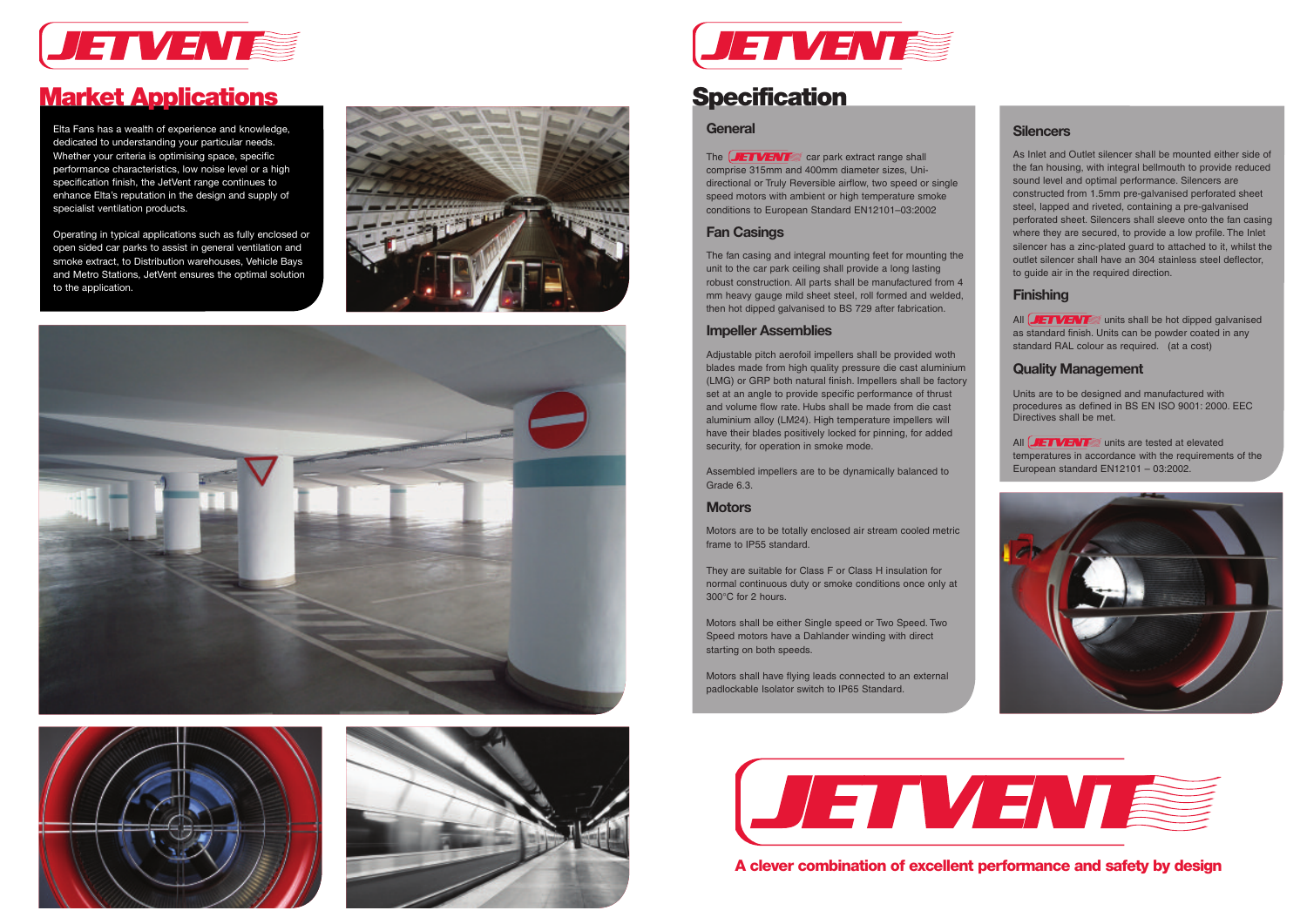† Denotes JetVent Two Speed Models \* Denotes Two Speed Tap Wound Motor All Electrical Data stated at 400v/3PH/50Hz All Starting Currents are Quoted as Direct On-Line

# **Performance Motor & Electrical Data** 315mm & 400mm Diameter Models

## **JetVent - Uni Directional Ambient Temperature Up to +40°C**

## **JetVent - Uni Directional High Temperature 300°C for 1Hour**











### **JetVent - Uni Directional**

**JetVent - Truly Reversible**

| <b>Motor &amp; Electrical</b> | <b>Product Model</b> | <b>Speed</b><br>(Rpm) | <b>Motor Power</b><br>(Dahlander Winding)<br><b>Kw</b> | <b>FLC</b><br>(Amps) | <b>SLC</b><br>(Amps) |
|-------------------------------|----------------------|-----------------------|--------------------------------------------------------|----------------------|----------------------|
|                               | JVU-CPA-315 2/4-3    | 2880/1440             | 0.55/0.11                                              | .42/0.36             | 7.1/1.4              |
|                               | JVU-CPA-400 2-3      | 2880                  | 1.3                                                    | 2.77                 | 13.9                 |

| <b>Performance</b> | <b>Product Model</b> | <b>Thrust</b><br>(Newtons) | <b>Volume Flow</b><br>Rate $(m^3/sec)$ | <b>Air Density</b><br>(Kg/m <sup>3</sup> ) |
|--------------------|----------------------|----------------------------|----------------------------------------|--------------------------------------------|
|                    | JVU-CPA-315 2/4-3    | $20/5 +$                   | 0.94/0.47                              | 1.2                                        |
|                    | JVU-CPA-400 2-3      | 50                         | 1.8                                    | 1.2                                        |
|                    |                      |                            |                                        |                                            |
|                    |                      | . .                        | <b>Motor Power</b>                     | - -                                        |

| <b>Motor &amp; Electrical</b> | <b>Product Model</b>    | <b>Speed</b><br>(Rpm) | <b>Motor Power</b><br>(Dahlander Winding)<br><b>Kw</b> | <b>FLC</b><br>(Amps) | <b>SLC</b><br>(Amps) |
|-------------------------------|-------------------------|-----------------------|--------------------------------------------------------|----------------------|----------------------|
|                               | JVSU-CPA-315 2/4-3      | 2880/1440 *           | 0.75/0.17                                              | 2.1/0.63             | 14.6/2.7             |
|                               | JVSU-CPA-400 2/4-3      | 2880/1440 *           | 1.3/0.28                                               | 2.84/0.81            | 15.1/2.84            |
|                               | <b>JVSU-CPA-400 2-3</b> | 2880                  | 1.3                                                    | 2.77                 | 13.9                 |

## **JetVent - Truly Reversible Ambient Temperature Up to +40°C**

## **JetVent - Truly Reversible High Temperature 300°C for 1Hour**

| <b>Performance</b>            | <b>Product Model</b> | <b>Thrust</b><br>(Newtons) | <b>Volume Flow</b><br>Rate (m <sup>3</sup> /sec)       | <b>Air Density</b><br>(Kg/m <sup>3</sup> ) |                      |
|-------------------------------|----------------------|----------------------------|--------------------------------------------------------|--------------------------------------------|----------------------|
|                               | JVR-CPA-315 2/4-3    | $20/5 +$                   | 0.94/0.47                                              | 1.2                                        |                      |
|                               | JVR-CPA-400 2-3      | 50                         | 1.8                                                    | 1.2                                        |                      |
|                               |                      |                            |                                                        |                                            |                      |
| <b>Motor &amp; Electrical</b> | <b>Product Model</b> | <b>Speed</b><br>(Rpm)      | <b>Motor Power</b><br>(Dahlander Winding)<br><b>Kw</b> | <b>FLC</b><br>(Amps)                       | <b>SLC</b><br>(Amps) |
|                               | JVR-CPA-315 2/4-3    | 2880/1440 *                | 0.55/0.11                                              | 1.42/0.36                                  | 7.1/1.4              |
|                               | JVR-CPA-400 2-3      | 2880                       | 1.3                                                    | 2.77                                       | 13.9                 |

| <b>Performance</b> | <b>Product Model</b>    | <b>Thrust</b><br>(Newtons) | <b>Volume Flow</b><br>Rate $(m^3/sec)$ | <b>Air Density</b><br>(Kg/m <sup>3</sup> ) |  |
|--------------------|-------------------------|----------------------------|----------------------------------------|--------------------------------------------|--|
|                    | JVSU-CPA-315 2/4-3      | $20/5 +$                   | 0.94/0.47                              | 1.2                                        |  |
|                    | JVSU-CPA-400 2/4-3      | $50/15 +$                  | 1.8/0.9                                | 1.2                                        |  |
|                    | <b>JVSU-CPA-400 2-3</b> | 50                         | 1.8                                    | 1.2                                        |  |

| <b>Motor &amp; Electrical</b> | <b>Product Model</b> | <b>Speed</b><br>(Rpm) | <b>Motor Power</b><br>(Dahlander Winding)<br><b>Kw</b> | <b>FLC</b><br>(Amps) | <b>SLC</b><br>(Amps) |
|-------------------------------|----------------------|-----------------------|--------------------------------------------------------|----------------------|----------------------|
|                               | JVSR-CPA-315 2/4-3   | 2880/1440 *           | 0.75/0.17                                              | 2.12/0.63            | 14.6/2.7             |
|                               | JVSR-CPA-400 2/4-3   | 2880/1440 *           | 1.3/0.28                                               | 2.84/0.81            | 15.1/2.84            |
|                               | JVSR-CPA-400 2-3     | 2880                  | 1.3                                                    | 2.77                 | 13.9                 |

|                    | <b>Product Model</b> | <b>Thrust</b><br>(Newtons) | <b>Volume Flow</b><br>Rate $(m^3/sec)$ | <b>Air Density</b><br>(Kg/m <sup>3</sup> ) |  |
|--------------------|----------------------|----------------------------|----------------------------------------|--------------------------------------------|--|
| <b>Performance</b> | JVSR-CPA-315 2/4-3   | $20/5 +$                   | 0.94/0.47                              | 1.2                                        |  |
|                    | JVSR-CPA-400 2/4-3   | $50/15 +$                  | 1.8/0.9                                | 1.2                                        |  |
|                    | JVSR-CPA-400 2-3     | 50                         |                                        | 1.2                                        |  |



All dimensions are in mm

All dimensions are in mm

| <b>Product Model</b> | А   | в   | C   | D   | Е  | F  | G     | Н          | Weight<br>(Kg) |
|----------------------|-----|-----|-----|-----|----|----|-------|------------|----------------|
| JVR-CPA-315          | 380 | 450 | 350 | 400 | 25 | 14 | 335.5 | 2050 (Max) | 65             |
| JVR-CPA-400          | 380 | 450 | 395 | 445 | 25 | 14 | 427   | 2640 (Max) | 75             |

| <b>Product Model</b> | А   | в   | С   |     | Е  |    | G     | п          | Weight<br>(Kg) |
|----------------------|-----|-----|-----|-----|----|----|-------|------------|----------------|
| JVU-CPA-315          | 380 | 450 | 350 | 400 | 25 | 14 | 335.5 | 2123 (Max) | 65             |
| JVU-CPA-315          | 400 | 450 | 395 | 445 | 25 | 14 | 427   | 2493 (Max) | 75             |